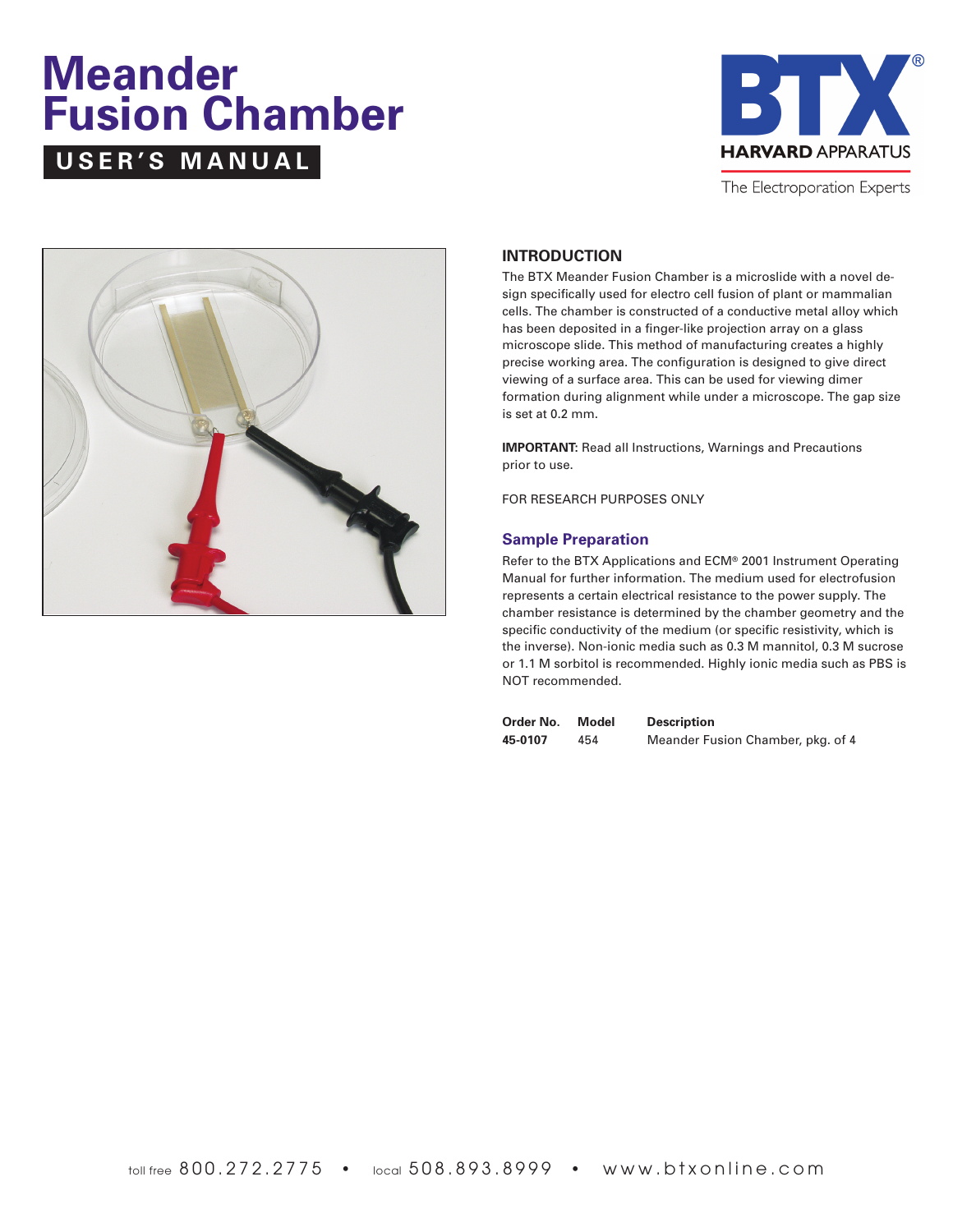### **GENERAL INFORMATION**

### **Warranty**

BTX/Harvard Apparatus warranties this BTX Meander Fusion Chamber for a period of 90 days from date of purchase. At its option, BTX/Harvard Apparatus will repair or replace the item if it is found to be defective as to workmanship or material. This warranty does not extend to damage resulting from misuse, neglect, or abuse, normal wear and tear, or accident. This warranty extends only to the original customer purchase.

**IN NO EVENT SHALL HARVARD APPARATUS BE LIABLE FOR INCIDENTAL OR CONSEQUENTIAL DAMAGES.** Some states do not allow exclusion or limitation of incidental or consequential damages so the above limitation or exclusion may not apply to you. **THERE ARE NO IMPLIED WARRANTIES OF MERCHANTABILITY OR FITNESS FOR A PARTICULAR USE, OR OF ANY OTHER NATURE.**

Some states do not allow this limitation on an implied warranty, so the above limitation may not apply to you. If a defect arises within the 90 day warranty period, promptly contact: **BTX/Harvard** 

**Apparatus, 84 October Hill Road, Holliston, Massachusetts 01746-1388** using our toll free number **1-800-272-2775 (Outside the U.S. call 1-508-893-8999).** Goods will not be accepted for return unless an RMA (Return Materials Authorization) number has been issued by our customer service department. The customer is responsible for shipping charges. Please allow a reasonable period of time for completion of repairs or replacement and return. If the unit is replaced, the replacement unit is covered only for the remainder of the original warranty period dating from the purchase of the original device. This warranty gives you specific rights, and you may also have other rights which vary from state to state. **Note:** BTX electrodes are not recommended for use with power supplies or cables from other manufacturers. Such use is completely at the customer's own risk as it may result in damage, create unsafe conditions and will immediately void the 90 day warranty.

**IMPORTANT:** Read all Instructions, Warnings and Precautions prior to use.

### **Technical & Customer Service**

BTX® is the ultimate resource for technical information on the use of high voltage bacterial transformation and general electroporation of molecules and drugs into cells. We constantly track and monitor scientific publications in this area. Our Technical Service group extracts and enters pertinent information, such as results and parameters from these papers into a Protocol database. This database is available via the BTX website. Please visit www.btxonline.com. For technical assistance, additional information or an inquiry/request for repair service, contact BTX/Harvard Apparatus Technical Support/Customer Service Group at:

**BTX®**

**A Division of Harvard Apparatus 84 October Hill Road Holliston, MA 01746-1388 U.S.A. Toll Free: 1-800-272-2775** (U.S. only) **Phone: 1-508-893-8999 Fax: 1-508-429-5732 E-mail: techsupport.btx@harvardapparatus.com**

**Internet: www.btxonline.com** (click on customer service) If outside the United States and Canada: call **1-508-893-8999** or contact your nearest BTX Distributor. A complete list of distributors is on our website.

### **GENERAL SAFETY INFORMATION**

Review the following safety precautions to avoid injury and prevent damage to this product or any products connected to it. To avoid potential hazard, use this product only as specified. Only qualified BTX personnel should perform service procedures.

### **To Prevent Hazard or Injury:**

### **ARCING CAN OCCUR AT HIGH VOLTAGES**

An unfavorable combination of parameters such as high voltage settings and a small sample volume with a highly conductive medium might lead to flashover between the electrodes (ARC) and/or explosive evaporation of the medium. Reduce voltage or pulse length to avoid repeating this condition.

### **DO NOT OPERATE WITH SUSPECTED FAILURES**

If you suspect there is damage to the product, have it inspected by qualified BTX service personnel.

### **DO NOT CONTACT ELECTRODES**

To avoid fire or shock hazard, observe all ratings and markings on the product or in this manual before using the device.

### **AVOID EXPOSURE TO CONTACT**

Do not insert fingers or try to remove electrode or sample during pulsing sequence.

**WEAR PROPER EYE PROTECTION DURING ELECTROPORATION DO NOT OPERATE IN AN EXPLOSIVE ENVIRONMENT DO NOT OPERATE IN WET/DAMP CONDITIONS**

### **Safety Terms and Symbols:**

Terms that appear in this manual:



**WARNING.** Warning statements identify conditions or practices that could result in injury or loss of life.

**CAUTION.** Caution statements identify conditions or practices that could result in damage to these products or other property.

Symbols that may appear on the products:



Voltage Manual Terminal Terminal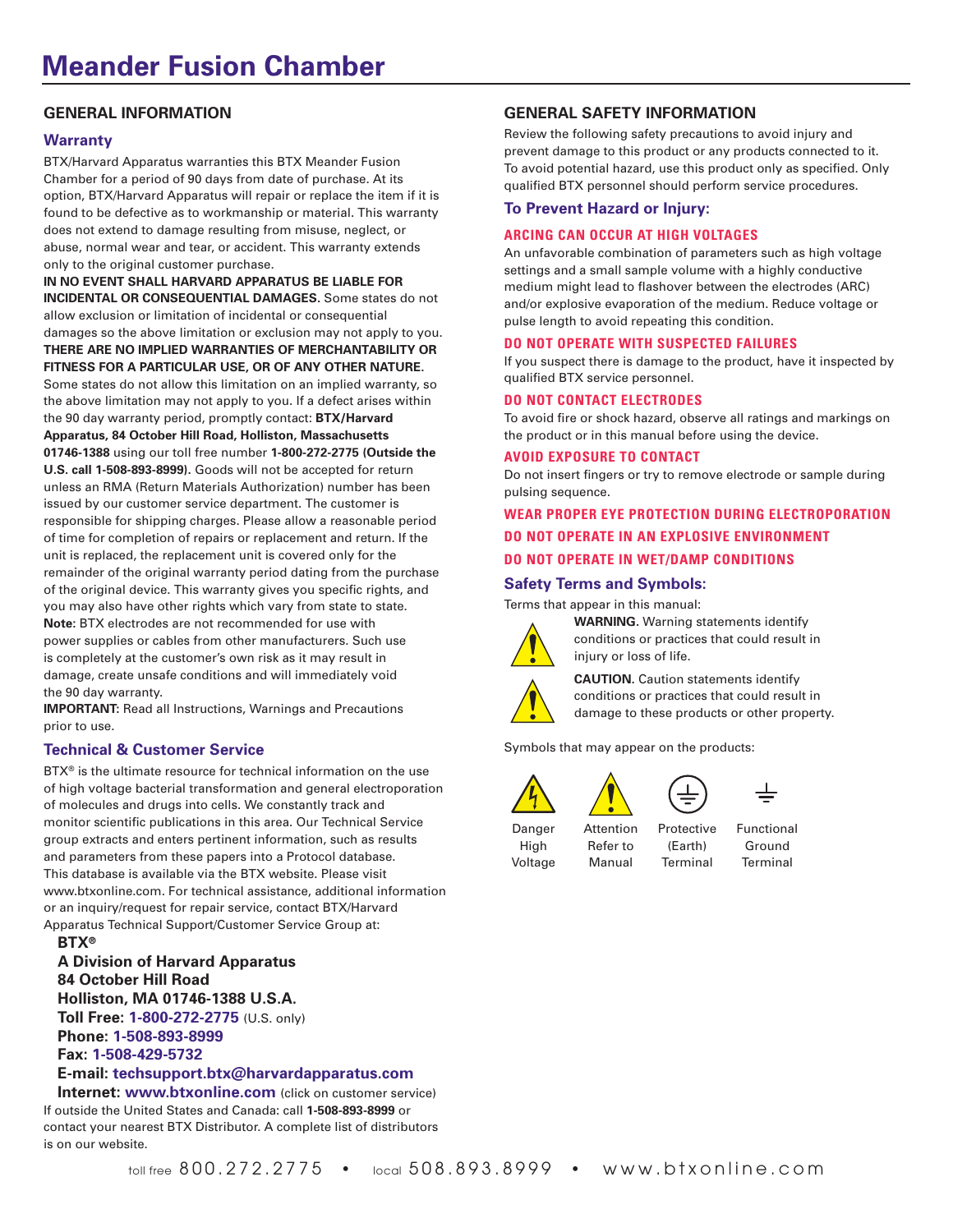## **Meander Fusion Chamber**

### **OPERATION: GETTING STARTED**

### **WARNING HIGH VOLTAGE**

### **Make sure the BTX electroporator is switched off before continuing.**

- 1. Connect the corresponding red and black banana plug ends of the micrograbber banana plug cables (45-0216) to the red and black voltage output of the BTX electroporator.
- 2. Attach the red and black terminal ends of the micrograbber cable (45-0216) by depressing the micrograbber handle down to expose the micrograbber hook and attach this to the connectors on the meander fusion chamber. Release the handle and the hook will retract to secure the connection.
- 3. For the ECM 2001CE model, connect the coaxial metal connectors of the black and red banana cables to the back of the ECM 2001CE unit. Connect the micrograbber black and red adapters (45-0087) to the matching black and red banana plugs. Attach the red and black terminal ends of the micrograbber cable by depressing the micro-grabber handle down to expose the micrograbber hook and attach this to the electrode ends on the meander fusion chamber. Release the handle and the hook will retract to secure the connection. **Warning:** Make sure the generator is turned off prior to connecting any cables to it.
- 4. Tape the cable to the microscope stage to act as a strain relief and to avoid movement of the slide and its wires.
- 5. Pipette one drop of cell suspension and reagents to the Meander Chamber field. Alternatively, the entire working area (corresponding to a single gap size) may be filled. The recommended volume of cells and reagents is 5 to 20 µl. Top with a cover slip.
- 6. Switch on the electroporator. Check that all instrument settings are correct. Deliver the alignment or electroporation pulses by pressing the appropriate START or PULSE button depending on the ECM electroporator being used.
- 7. After each experiment clean the chamber with warm distilled water or 70% ethanol and let air dry. The chamber may occasionally be wiped with a soft tissue to remove dirt.

### **APPENDIX A: SPECIFICATIONS**

### **Meander Fusion Chamber Electrical & Technical Specifications**

### **Standard Capabilities\*:**

| Voltage Range                               | 0 to 480 VDC; 0 to 16 VAC        |
|---------------------------------------------|----------------------------------|
| Frequency                                   | 1 MHz                            |
| Pulse Length/Time<br><b>Constants Range</b> | 1 usec to 99 msec                |
| Pulse Number Range                          | 1 to 99 (depending on voltage)   |
| <b>Operating Temperature</b>                | $5^{\circ}$ to 40 <sup>o</sup> C |
| Intended Use                                | Indoor use only                  |
| Relative Humidity                           | 20 to 80%                        |
| Maximum Altitude                            | 2,000 m (6,562 ft)               |
| <b>Pollution Degree</b>                     | Ш                                |
| <b>Insulation Category</b>                  | CAT I                            |
|                                             |                                  |

### **Physical Characteristics:**

| Gap Size                  | $0.2 \text{ mm}$               |
|---------------------------|--------------------------------|
| <b>Electrode Material</b> | Silver                         |
| Field Type                | Inhomogeneous                  |
| Compatibility:            |                                |
| Generators                | ECM® 630, 830 and 2001         |
| Monitoring                | The Enhancer 3000 <sup>®</sup> |

Monitoring System recommended

**\*Depending on buffer composition and generator capability**

### **APPENDIX B: REPLACEMENT PARTS**

| Order No. | Model            | <b>Description</b>                                                             |
|-----------|------------------|--------------------------------------------------------------------------------|
| 45-0107   | 454              | Meander Fusion Chamber,<br>pkg. of $4*$                                        |
| 45-0216   |                  | <b>Coaxial Connection Cable, Banana</b><br>Plug to Micrograbber, 3.1 m (10 ft) |
| 45-0059   | <b>VIP3000SC</b> | The Enhancer 3000® Monitoring<br>System                                        |

**\*Requires 45-0216 Coaxial Connection Cable**

### **APPENDIX C: TROUBLESHOOTING**

Please contact BTX Technical Service at any of the numbers listed below in the event of any failure. **BTX®**

**A Division of Harvard Apparatus 84 October Hill Road Holliston, MA 01746-1388 U.S.A. Toll Free:** 1-800-272-2775 (US only) **Phone:** 1-508-893-8999 **Fax:** 1-508-429-5732 **E-mail:** techsupport.btx@harvardapparatus.com **Internet:** www.btxonline.com (click on customer service)



**45-0107**

CAUTION **FOR RESEARCH USE ONLY NOT FOR CLINICAL USE ON PATIENTS**